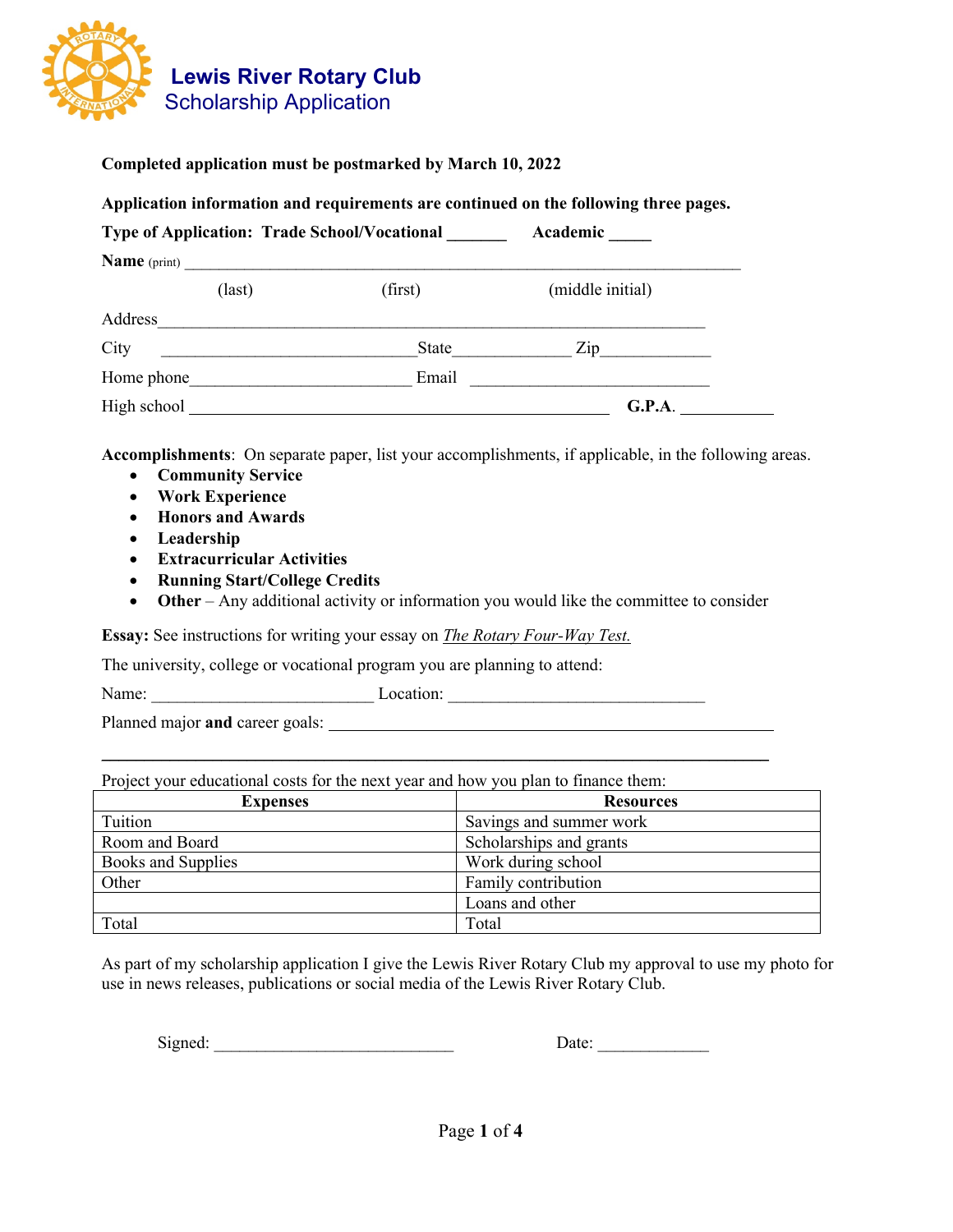#### **2022 Lewis River Rotary Scholarships**

#### **1. Students whose parents, grandparents, and/or legal guardians are Rotarians are not eligible for Lewis River Rotary Scholarships.**

- 2. The scholarship applicant must:
	- Be able to meet post-secondary education requirements; and
	- Be a 2022 high school graduate who lives within the boundaries of the Battle Ground or Hockinson School Districts, **or**
	- Be a 2022 graduate of Battle Ground High, CAM, CASEE, Columbia Adventist Academy, Firm Foundation, Hockinson High, Prairie High, River Homelink, Summit View High, or a home-schooled student within these school districts.
- 3. Any awarded scholarship funds will be deposited directly with the school or program attended by the applicant. The funds are to be applied only for tuition, books and related fees, and are to be used within one year of the scholarship award date.
- 4. A completed application consists of:
	- A completed, signed, and dated, application form.
	- A separate list of your accomplishments. Separate your accomplishments by each heading and keep in the order shown on the application. Note: Some accomplishments may fit in more than one area, if so list them accordingly. If accomplishments are not listed by the headers shown the application will not be considered.
	- Copy of your high school scholastic transcript and a copy your college transcript for any college classes taken.
	- An original essay on the topic of "*The Rotary Four-Way Test*" as it applies to your life. The essay length must be 500 words or less. See details on The Four-Way test on attached page. i. The essay will be downgraded if it exceeds 500 words.
	- Two letters of reference, neither can be from a family member. **The reference letters must be sealed in an envelope, with the signature of the person writing the letter across the sealing flap on the envelope.**
- 5. Your completed application is to be submitted unfolded in a large envelope, and mailed to:

Lewis River Rotary Scholarship Committee PO Box 1498 Battle Ground, WA 98604

- 6. **The application and letters of reference must be postmarked by March 10, 2022. Incomplete or late applications will not be considered**. (The committee will not issue a receipt of the application.)
- 7. All materials submitted with the application become the property of the Lewis River Rotary Club and will not be returned to the applicant.
- 8. Scholarship winners will be notified on or before June 1, 2022.
- 9. Recipients and their parents will be invited to attend a Rotary meeting to be recognized for their achievement.
- 10. As part of the scholarship review and awarding process, if invited, applicants must attend an interview with members of the Lewis River Rotary Scholarship Committee.
- 11. Letters of Reference provided by: Name Telephone No. Name Telephone No. \_\_\_\_\_\_\_

If you have any questions contact Charles Ross at rosscharlesh@aol.com or 360-666-3631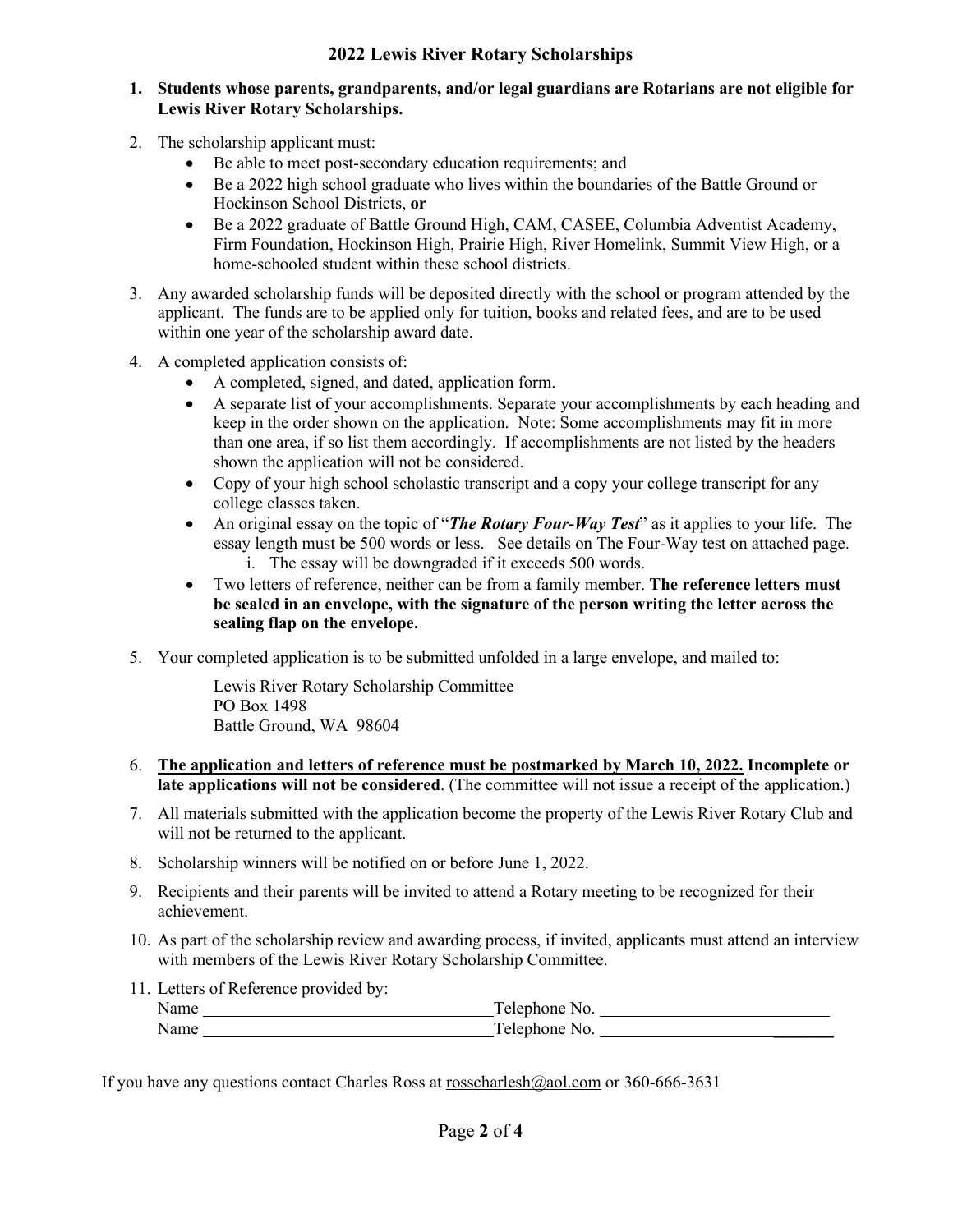## **2022 Lewis River Rotary Scholarships**

**The Rotary Four-Way Test**



The Rotary "Four-Way Test" has become an important fixture in Rotary, guiding Rotarians in their personal lives as well as in their professional lives.

From the earliest days of the organization, Rotarians were concerned with promoting high ethical standards in their professional lives. One of the world's most widely printed and quoted statements of business ethics is The Four-Way Test, which was created in 1932 by Rotarian Herbert J. Taylor (who later served as Rotary International president) when he was asked to take charge of a company that was facing bankruptcy.

This 24-word test for employees to follow in their business and professional lives became the guide for sales, production, advertising, and all relations with dealers and customers; and the survival of the company is credited to this simple philosophy.

Adopted by Rotary in 1943, The Four-Way Test has been translated into more than a hundred languages and published in thousands of ways. It asks the following four questions "Of the things we think, say or do:"

- **First - Is it the TRUTH?**
- **Second - Is it FAIR to all concerned?**
- **Third - Will it build GOODWILL and BETTER FRIENDSHIPS?**
- **Fourth - Will it be BENEFICIAL to all concerned?"**

The essay must relate to the Four-Way Test to be considered.